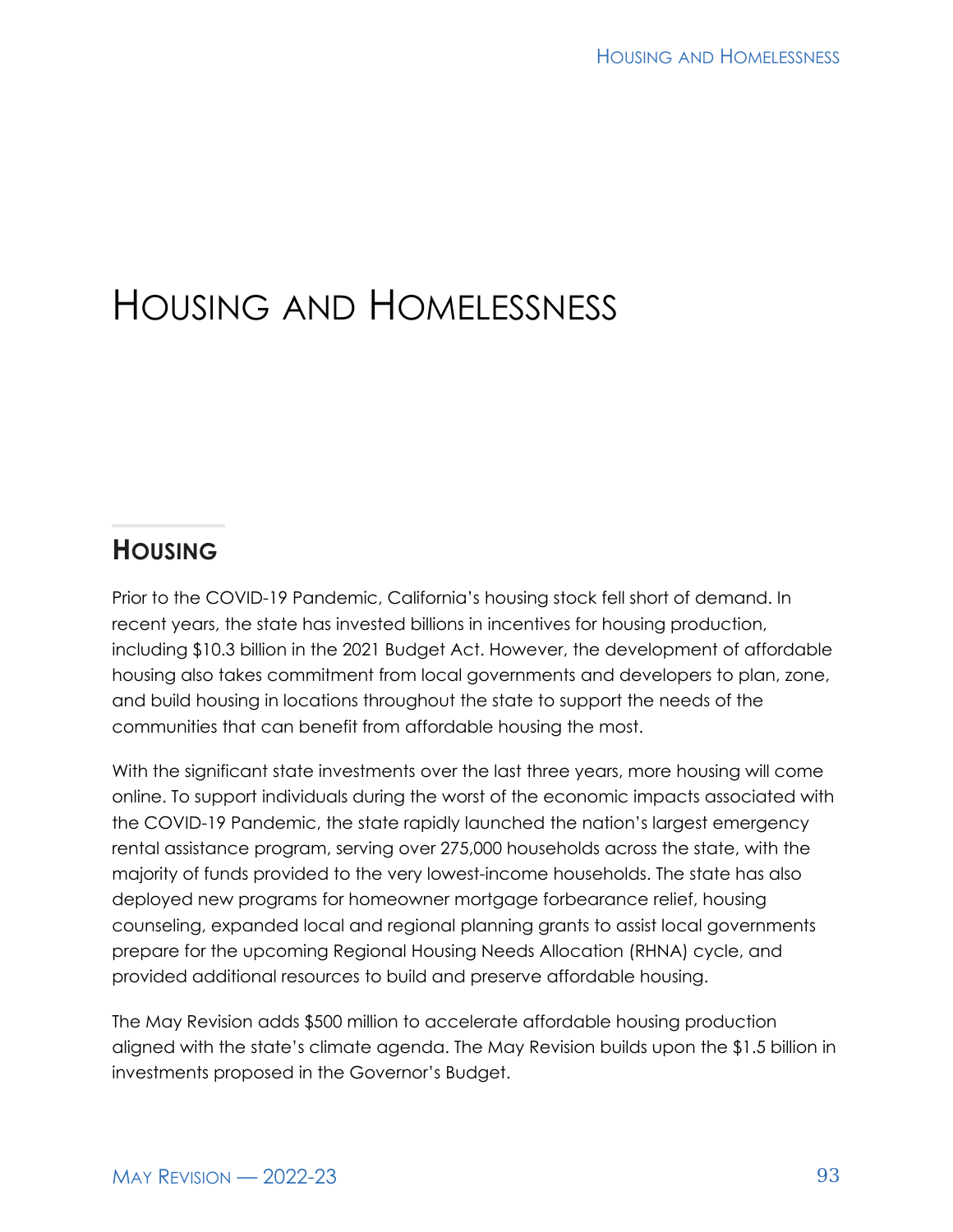### **EQUITABLE HOUSING PRODUCTION AND CLIMATE RESILIENCY**

The May Revision proposes an additional \$500 million one-time General Fund over 2023-24 and 2024-25 to remove barriers to build more downtown-oriented and affordable housing through funding adaptive reuse—namely, converting existing infrastructure, underutilized retail space, and commercial buildings into residential uses. When added to the \$100 million one-time General Fund included in the Governor's Budget, total adaptive reuse investments total \$600 million over three years.

The pandemic has changed the way we work, including the use of office space, providing opportunities for innovative adaptive reuse. Many commercial sites are in infill areas and downtown-oriented places, which are already well-served by public transit and are closer to daily destinations like jobs, schools, and healthcare for new residents. Encouraging infill and adaptive reuse furthers several key Administration objectives, including combating climate change, accelerating housing production, and promoting equitable and affordable access to housing.

## **HOMELESSNESS**

The COVID-19 Pandemic highlighted the vulnerability of California's homeless population and the complexity in solving this crisis. The 2021 Budget Act included a historic level of investments to address homelessness—\$12 billion over two years—that invested in a comprehensive approach toward services and supports to provide shelter, housing, long-term supportive services, and help prevent individuals from becoming homeless.

The Governor's Budget included \$2 billion General Fund over two years to expand access to housing for individuals with complex behavioral health needs and grants to local governments to address encampments.

The May Revision builds on those investments by providing additional interim bridge housing solutions and includes funding to support the administration of the Community Assistance, Recovery and Empowerment (CARE) Court framework—a new process for local courts to deliver supports for individuals with specific behavioral health needs. The May Revision also continues to invest in community restoration and diversion placements and services for individuals deemed incompetent to stand trial. See the Health and Human Services Chapter for more details.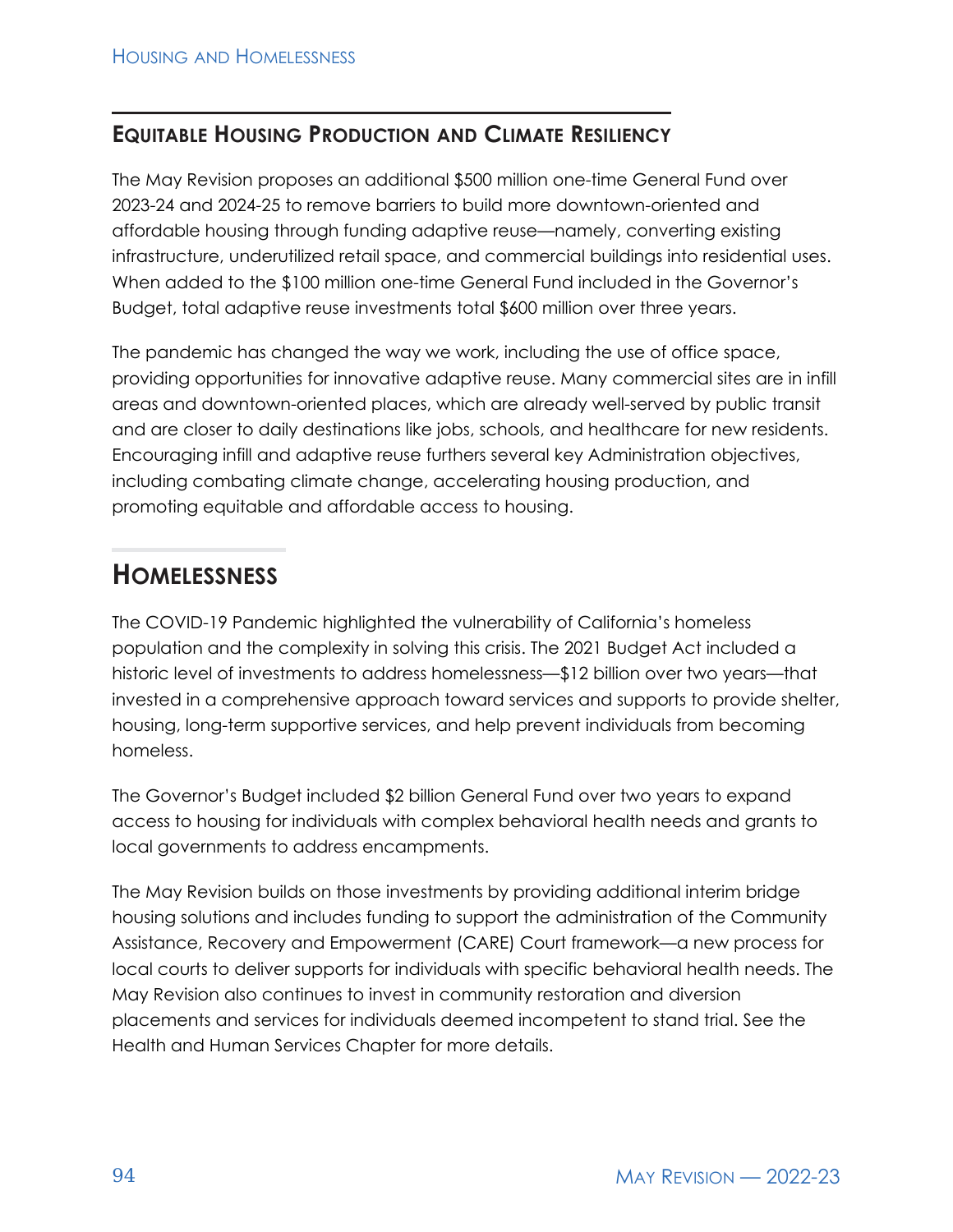#### **INTERIM TO PERMANENT HOUSING PLACEMENTS**

Through partnerships with local governments, the Homekey Program has been a critical cornerstone of the state's approach to address homelessness. Awards from Homekey 2.0 continue to be announced and cumulatively have already helped to facilitate more than 10,000 new units of housing for Californians experiencing homelessness. Local governments have requested approximately \$2.3 billion in funding out of the \$1.3 billion available in 2021-22. The May Revision proposes an additional \$150 million in the current year, for a total of \$2.9 billion in Homekey funding over two years.

The May Revision also includes \$500 million over two years to house unsheltered individuals on state-owned land through grants to local governments for interim housing and site preparation. Interim housing placements will provide bridge housing for unsheltered individuals who can be transitioned into long-term housing placements that will be created over the next few years through the Behavioral Health Continuum Infrastructure Program, the Community Care Expansion Program, and additional rounds of the Homekey Program.

### **TRANSITIONAL HOUSING**

One of the challenges formerly incarcerated individuals face upon reentry is finding housing. This challenge is particularly acute for individuals who did not have stable housing prior to entering prison. The inability to secure housing can impede successful community reintegration upon release and lead to increased recidivism.

The California Department of Corrections and Community Rehabilitation (CDCR) established the Returning Home Well Program during the pandemic to provide emergency transitional housing services to individuals who would otherwise be at risk of being unhoused at the time of their release. The Governor's Budget included \$10.6 million General Fund annually for three years to continue Returning Home Well while providing the opportunity to assess the ongoing needs of the released population.

The May Revision builds on this investment by adding \$3 million one-time General Fund to provide transitional housing to youth discharged from CDCR's Division of Juvenile Justice by the Board of Juvenile Hearings in 2022-23. Transitional housing will be available to youth who are at risk of homelessness upon their release to support them in successfully reentering their communities. For more information, see the Criminal Justice Chapter.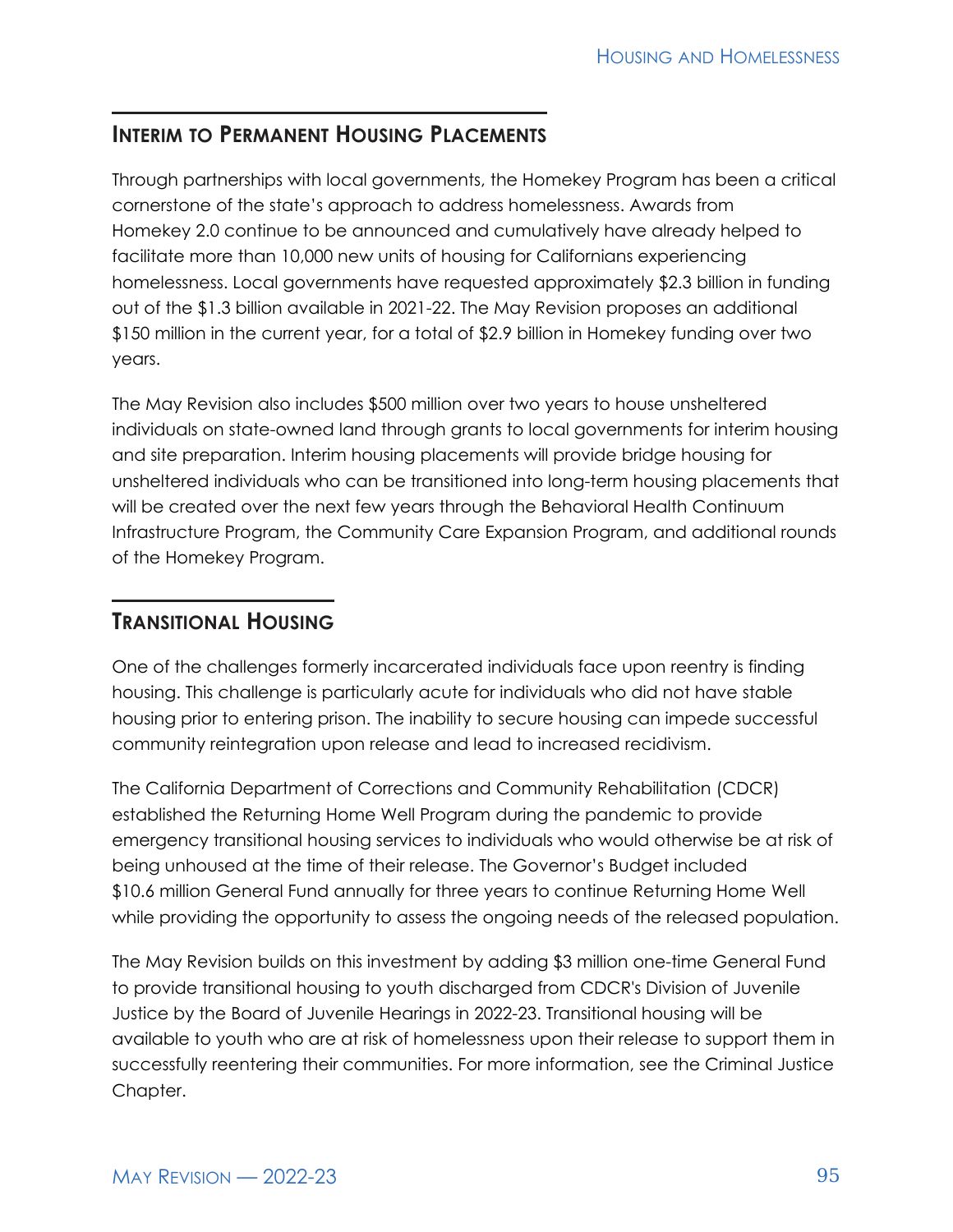### **LOCAL HOMELESSNESS PLANS AND ACCOUNTABILITY**

The California Interagency Council on Homelessness (Cal-ICH) is responsible for advancing California's coordinated response to the homelessness crisis and for holding local jurisdictions accountable for effectively expending state homelessness resources. The Secretary of the Business, Consumer Services and Housing Agency and the Secretary of the California Health and Human Services Agency serve as co-chairs of Cal-ICH, both responsible for implementing cohesive, integrated approaches to administering state resources through existing programs and also budget investments.

As a condition of receiving funding through the Homeless Housing, Assistance and Prevention (HHAP) Program, local governments are required, by June 30, 2022, to submit local homelessness action plans to Cal-ICH. These local homelessness plans will provide the baseline information to measure the progress of local jurisdictions as they outline the steps that will be taken to achieve outcomes. In addition, the state will employ local homelessness action plans submitted by overlapping cities, counties, and Continuums of Care as a tool to create stronger regional coordination, aligned goals, and joint opportunities for impact and accountability.

As part of the 2021 Budget Act, \$1 billion is currently available for HHAP in 2022-23. The Administration is committed to extending HHAP at current levels for additional years beyond 2022-23, pending further discussion with the Legislature to meaningfully increase outcomes and accountability on local HHAP spending to focus on highest priority needs, such as encampment resolution, Homekey operating sustainability, and CARE Court housing supports.

### **TOTAL HOUSING AND HOMELESSNESS INVESTMENTS**

The May Revision reflects the Administration's ongoing commitment to equitably build more affordable and climate-smart housing for Californians and expand access to housing for vulnerable populations, including individuals with complex behavioral health conditions and people living in unsheltered settings. In total, the Budget includes \$9.1 billion for housing resources and \$9.4 billion for homelessness resources in 2022-23, as detailed below.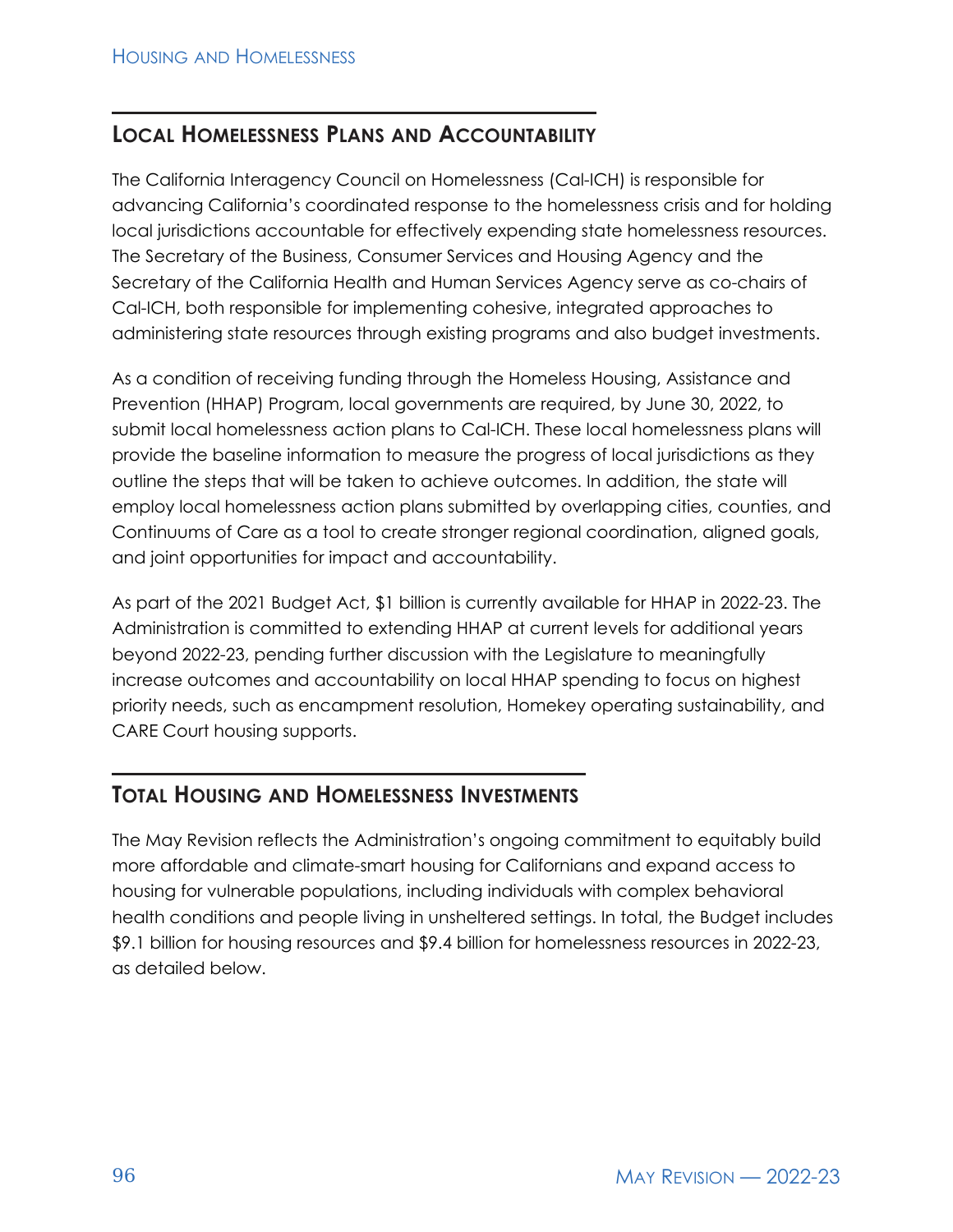| Department                                                       | Program                                                                              | <b>Total Funding</b>   |
|------------------------------------------------------------------|--------------------------------------------------------------------------------------|------------------------|
| Department of Housing and Community<br>Development <sup>1/</sup> | Veterans and Affordable Housing Bond Act Programs (Prop 1)                           | \$431.9                |
|                                                                  | No Place Like Home Program                                                           | \$400.0                |
|                                                                  | Building Homes and Jobs Fund Programs (SB 2)                                         | \$233.8                |
|                                                                  | Federal Funded Programs for Housing                                                  | $$260.2$ $^{27}$       |
|                                                                  | Infill Infrastructure Grant Program                                                  | \$225.0 $3/$           |
|                                                                  | <b>Adaptive Reuse</b>                                                                | \$50.0 $3/$            |
|                                                                  | Veterans Housing and Homelessness Prevention                                         | \$75.0                 |
|                                                                  | Affordable Housing and Sustainable Communities Program (General Fund)                | \$75.0 $3/$            |
|                                                                  | Portfolio Reinvestment Program (Preservation) (General Fund)                         | \$50.0 $3/$            |
|                                                                  | Various                                                                              | \$13.0                 |
|                                                                  | State Excess Sites (General Fund)                                                    | \$25.0 $3/$            |
|                                                                  | Mobilehome Park Rehabilitation and Resident Ownership Program (General Fund)         | \$25.0 $3$             |
|                                                                  | Office of Migrant Services                                                           | \$5.6                  |
| Califomia Housing Finance Agency <sup>4/</sup>                   | Low-Moderate Income Housing                                                          | \$50.0                 |
|                                                                  | Single Family First Mortgage Lending                                                 | \$2,500.0              |
|                                                                  | Homeowner Assistance Fund (American Rescue Plan Act)                                 | \$1,055.0              |
|                                                                  | Multifamily Conduit Lending                                                          | \$1,300.0              |
|                                                                  | Multifamily Permanent Lending                                                        | \$350.0                |
|                                                                  | Single Family Down Payment Assistance/Homebuyer Assistance                           | $$140.0$ <sup>5/</sup> |
|                                                                  | Mixed-Income Loan Program                                                            | $$93.4$ <sup>3</sup>   |
| Tax Credit Allocation Committee                                  | Low Income Housing Tax Credits (State)                                               | $$641.4$ $^{6/}$       |
|                                                                  | Low Income Housing Tax Credits (Federal)                                             | 457.9 $^{7}$           |
|                                                                  | Farmworker Housing Assistance Tax Credits                                            | \$4.6                  |
| <b>Strategic Growth Council</b>                                  | Affordable Housing and Sustainable Communities (GGRF)                                | \$407.0 $^{8}$         |
| Department of Veterans Affairs                                   | CalVet Farm and Home Loan Program (Prop 1)                                           | \$150.0                |
| <b>Judicial Council</b>                                          | Legal Assistance for Renters and Homeowners                                          | \$20.0                 |
| Office of Emergency Services                                     | Domestic Violence Housing First Program                                              | \$23.0                 |
|                                                                  | <b>Transitional Housing Program</b>                                                  | \$17.0                 |
|                                                                  | Specialized Emergency Housing                                                        | \$10.0                 |
|                                                                  | Domestic Violence Assistance, Equality in Prevention and Services, Human Trafficking |                        |
|                                                                  | Victim Assistance, North American Domestic Violence and Sexual Assault               |                        |
| California Department of Corrections and<br>Rehabilitation       | Retuming Home Well                                                                   | \$10.6                 |
|                                                                  | Specialized Treatment of Optimized Programming, Parolee Service Center, Day          |                        |
|                                                                  | Reporting Center, Female Offender Treatment and Employment Program, Proposition 47   |                        |
|                                                                  | Grant Program                                                                        |                        |
| Board of State and Community Corrections                         | Transitional Housing for Division of Juvenile Justice Youth                          | \$3.0                  |
| Department of Public Health                                      | Housing Opportunities for Persons with AIDS (HOPWA)                                  | \$5.0                  |
|                                                                  | Housing Plus Program                                                                 | \$1.0                  |
|                                                                  | HIV Care Program                                                                     |                        |
| <b>Califomia Community Colleges</b>                              |                                                                                      |                        |
| Califomia State University                                       | Higher Education Student Housing Grant Program                                       | \$750.0                |
| University of California                                         |                                                                                      |                        |

#### 2022-23 Affordable Housing Funding at May Revision (Dollars in Millions)

2/ This amount reflects programs that receive federal funds, such as the Community Development Block Grant program.

1/ Notwithstanding multiyear or continuous appropriations, these estimates depict HCD's appropriations for the 2022 Budget Act.

3/ Note the Governor's Budget proposes an outvear appropriation for this program in 2023-24.

4/ Call-IFA is self-supporting and its single family and conduit lending programs do not rely on the state General Fund. Funding estimates are based on lending activities from 2020-21, market demand for homeownership, available program resources, volume cap allocation, and multifamily lending pipeline projections.

5/ This program receives no General Fund allocation and is continuously financed based on market demand. This estimate is based on last year's lending activities and market demand for the first mortgage homeownership product.

6/ This includes \$500 million state tax credits allocated in the 2021 Budget Act.

7/ This represents the estimated 9 percent and 4 percent tax credits available in 2022 and the remaining 9% federal disaster credits from 2021.

8/ The Affordable Housing and Sustainable Communities program amount reflects 20 percent of projected Cap and Trade revenues and \$22 million that is proposed to be reappropriated from the 2014 Budget Act.

9/ The state provides a number of wrap-around supportive services through these programs including housing, which cannot be separated from the program's overall budget.

10/ The 2022-23 Governor's Budget funds for the Higher Education Student Housing Grant Program represent the second year of a total \$2 billion investment planned over a three-year period. The 2021 Budget Act provided \$500 million for this purpose to increase availability of affordable student housing.